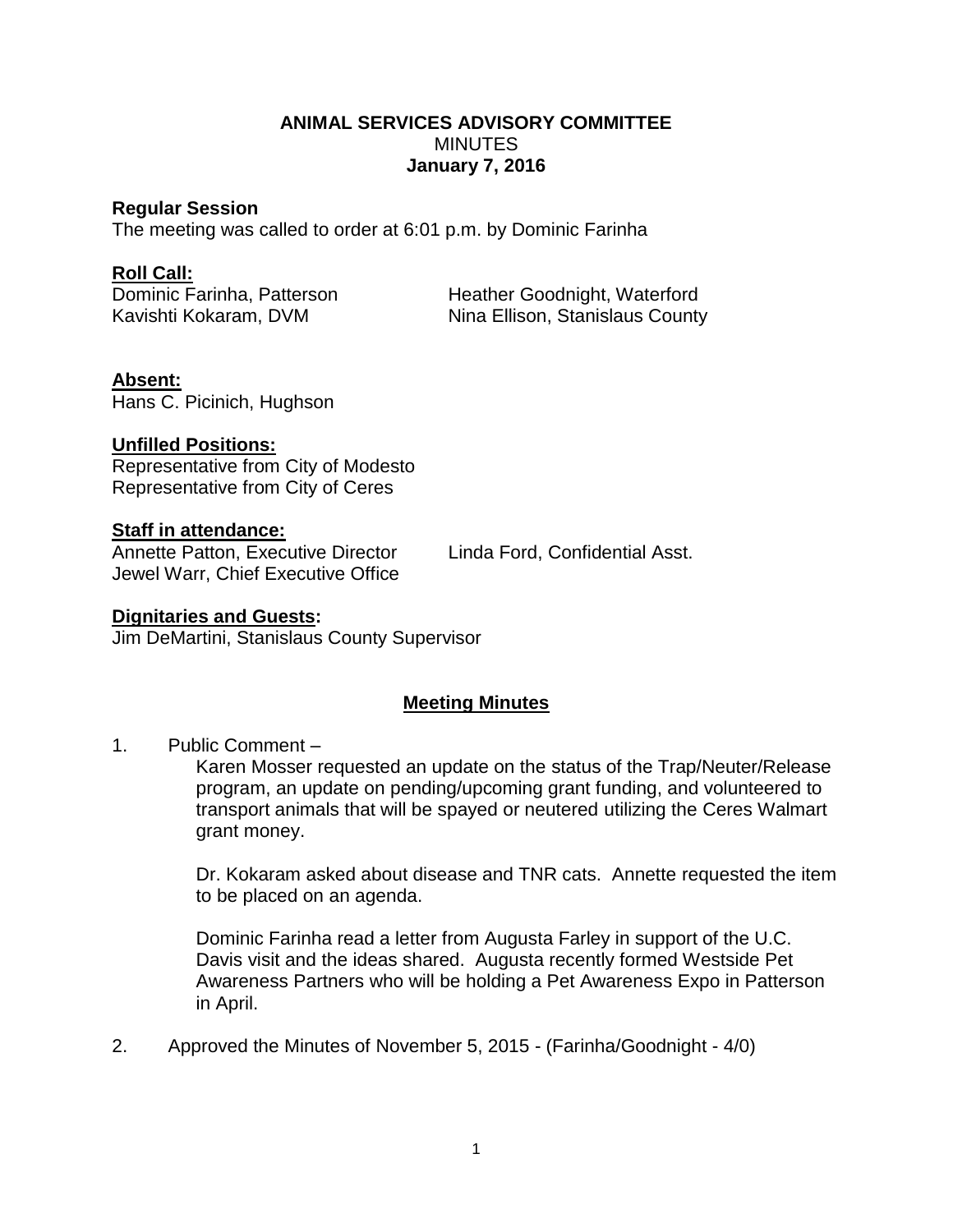3. Elections for 2016 Chair and Vice Chair - Heather Goodnight accepted a nomination from Dr. Kokaram as Chair. (Kokaram/Farinha - 4/0)

Dr. Kokaram accepted a nomination from Heather Goodnight's as Vice Chair. (Goodnight/Farinha - 4/0)

4. Staff Presentation –SASA held an on-site meeting with Dr. Hurley, the shelter medicine veterinarian from U C Davis, with six of her veterinary staff on December 3<sup>rd</sup>. Dr. Hurley was asked to share cutting edge programs to reduce the population of Pit Bulls and Chihuahuas, our largest intake animals.

There are a number of grant opportunities to be used for spay/neuter programs, and SASA is applying for many. SASA also submitted three applications to SBT for IT solutions to streamline shelter, web and canvassing processes.

Cat City is up and running. Contentment Magazine has done an article which is coming out soon. We will do a press release to introduce Cat City to the Modesto Bee.

We are rotating our Adoption Center animals sooner. Rescue has been advised they may come and take animals as early as two weeks out at no cost. Our goal, keep highly adoptable animals in the forefront and increase the number of live animals leaving faster. This is a recommendation from U.C. Davis.

Our website and our main hallway will soon market "Coming Soon" or "Coming Tomorrow" in our adoption center.

SASA will be adding better signage for The Adoption Center.

Cats will be moved through the TNR surgery process quicker, keeping the cats healthier. TNR cats are being evaluated to expedite the length of stay at the shelter.

In the cat adoption area, Dr. Hurley suggested scratchers, beds and or blankets. All items will go with the cat when adopted. Dr. Hurley provided a website for ordering.

Dogs are being photographed at the time of evaluation.

Pit Bulls and Chihuahua conversations included reverse sweeps, or adopting back to the same neighborhood, after vaccinated and spayed or neutered. More discussions forthcoming.

Dog evaluations – Dogs are given a couple of chances to pass, with different dates and different staff. If they don't pass they are offered to rescue as long as